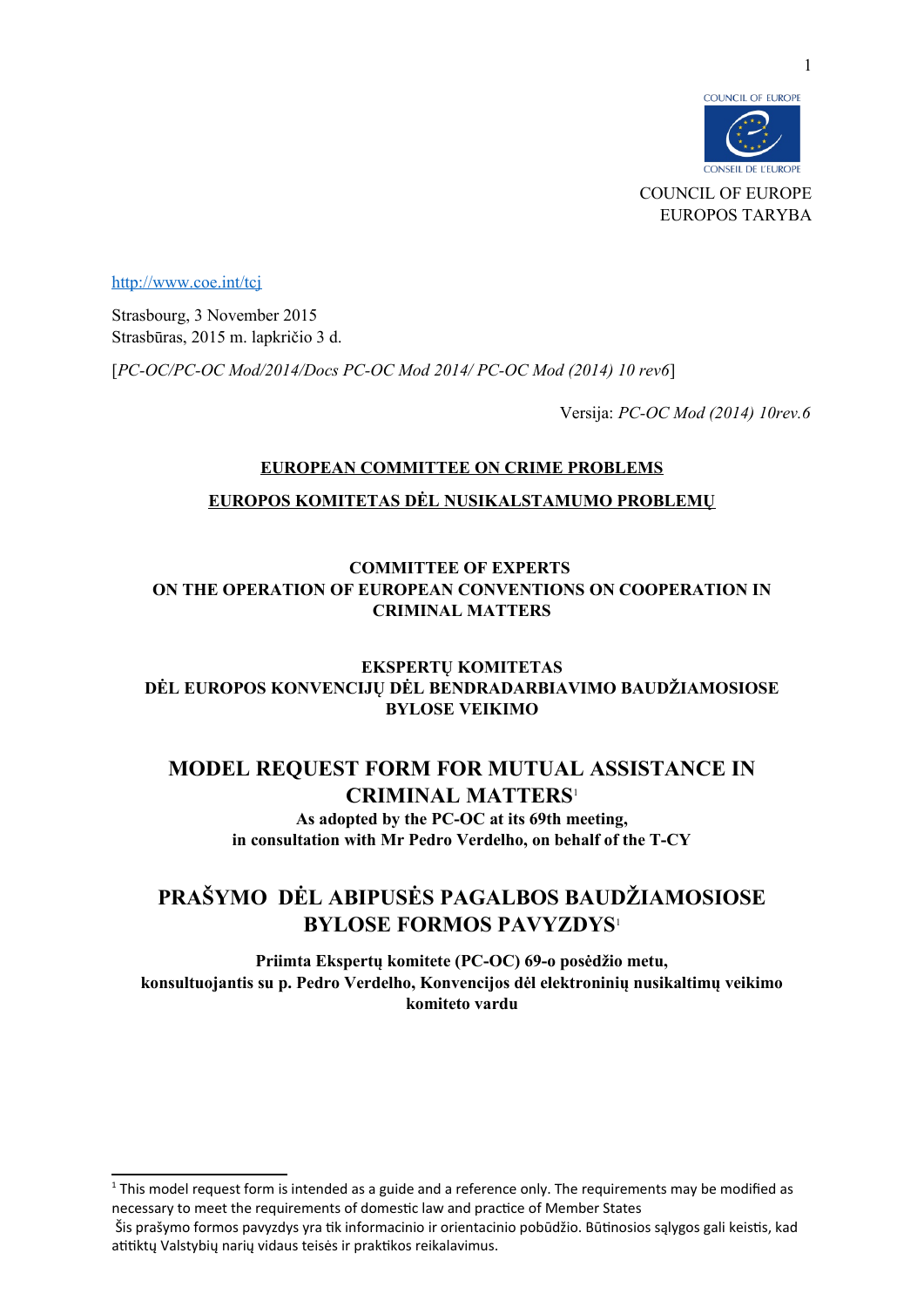# **PRAŠYMO PAVADINIMAS TITLE OF THE REQUEST**

**Procedure n° / Bylos/procesinio veiksmo Nr.**

*Indication of Urgency/Confidentiality Skubumo/konfidencialumo žyma*

# **1. REQUESTING AUTHORITY / PRAŠANČIOJI INSTITUCIJA**

- Official Title / Oficialus institucijos pavadinimas

- Address / Adresas

- Contact details: telephone and fax numbers, e-mail addresses / Kontaktiniai duomenys: telefono numeriai, fakso numeriai, elektroninio pašto adresai

- Language / Kalbos, kuriomis galima bendrauti

# **2. REQUESTED AUTHORITY / INSTITUCIJA, Į KURIĄ KREIPIAMASI**

- Official Title / Oficialus institucijos pavadinimas

- Address / Adresas

# **3. OBJECT AND REASON / PRAŠYMO OBJEKTAS IR PRIEŽASTIS**

- Type and purpose of request / Prašymo tipas ir paskirtis

- Legal basis of the request / Teisinis prašymo pagrindas

- Type of offence / Nusikaltimo pobūdis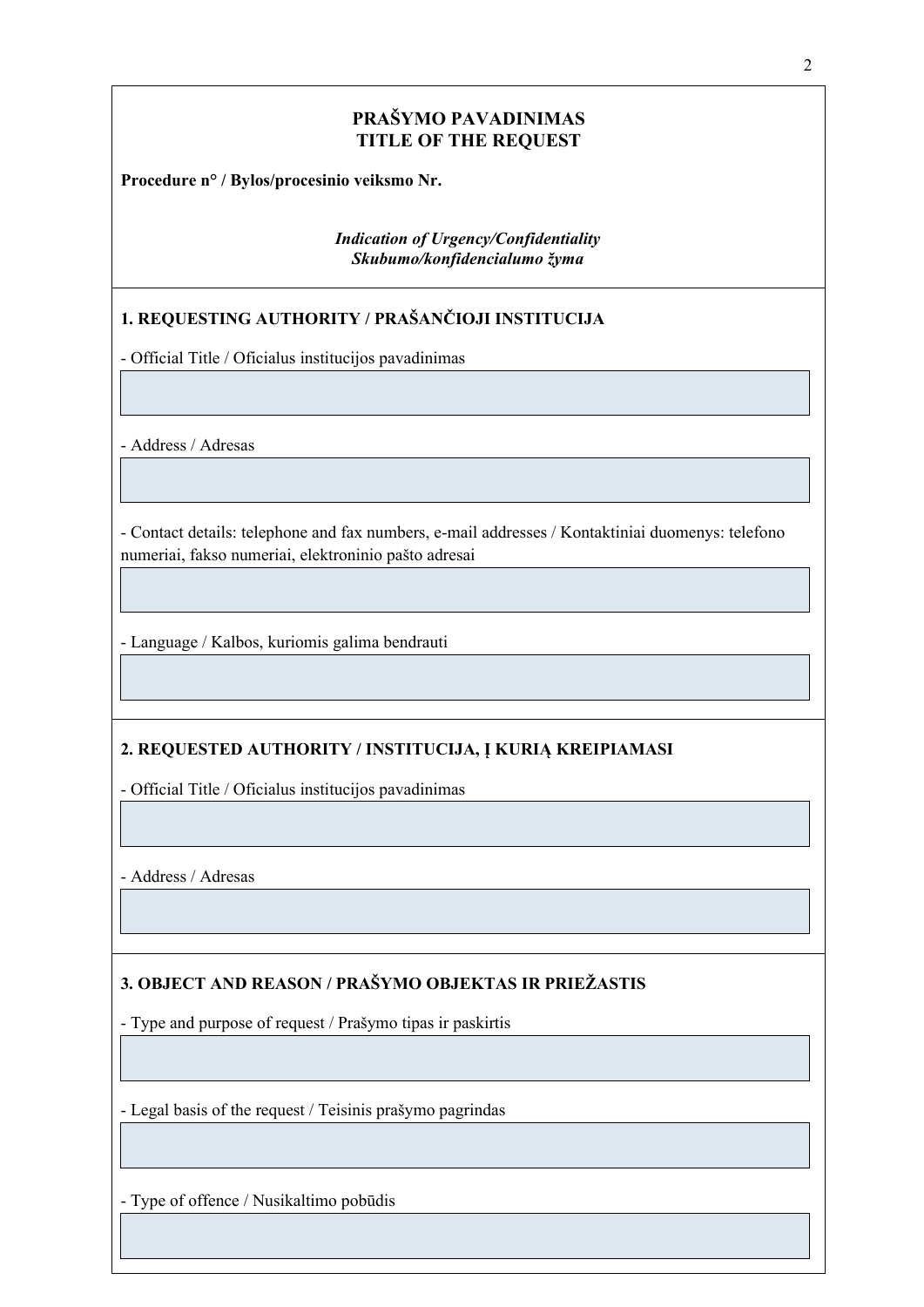- Description of the stage of criminal proceedings / Baudžiamojo proceso etapo aprašas

*Where applicable / Jei taikoma:*

- Justification of urgency / Pagrįsti vykdymo skubumą

- Indication of a requirement to be notified about the date/place of the execution of the request as well as on the presence of particular persons with their contact details / Nurodyti reikalavimą pranešti apie prašymo įvykdymo datą/vietą, taip pat apie konkrečių asmenų dalyvavimą ir jų kontaktinius duomenis

- Indication on previous involvement of law enforcement officials and their contact details / Nurodyti ankstesnį teisėsaugos pareigūnų dalyvavimą ir jų kontaktinius duomenis

- Information on previous communications/MLA requests (including reference numbers) / Pateikti informaciją apie ankstesnį bendradarbiavimą/abipusės teisinės pagalbos prašymus (nurodant jų registracijos numerius)

# **4. PERSONS CONCERNED (primarily suspects) / SUSIJĘ ASMENYS (pirmiausia, įtariamieji)**

- Name / Vardas, pavardė

- Gender / Lytis

- Nationality / Pilietybė

- Address / Adresas

- Position in Legal Proceedings / Statusas teisiniame procese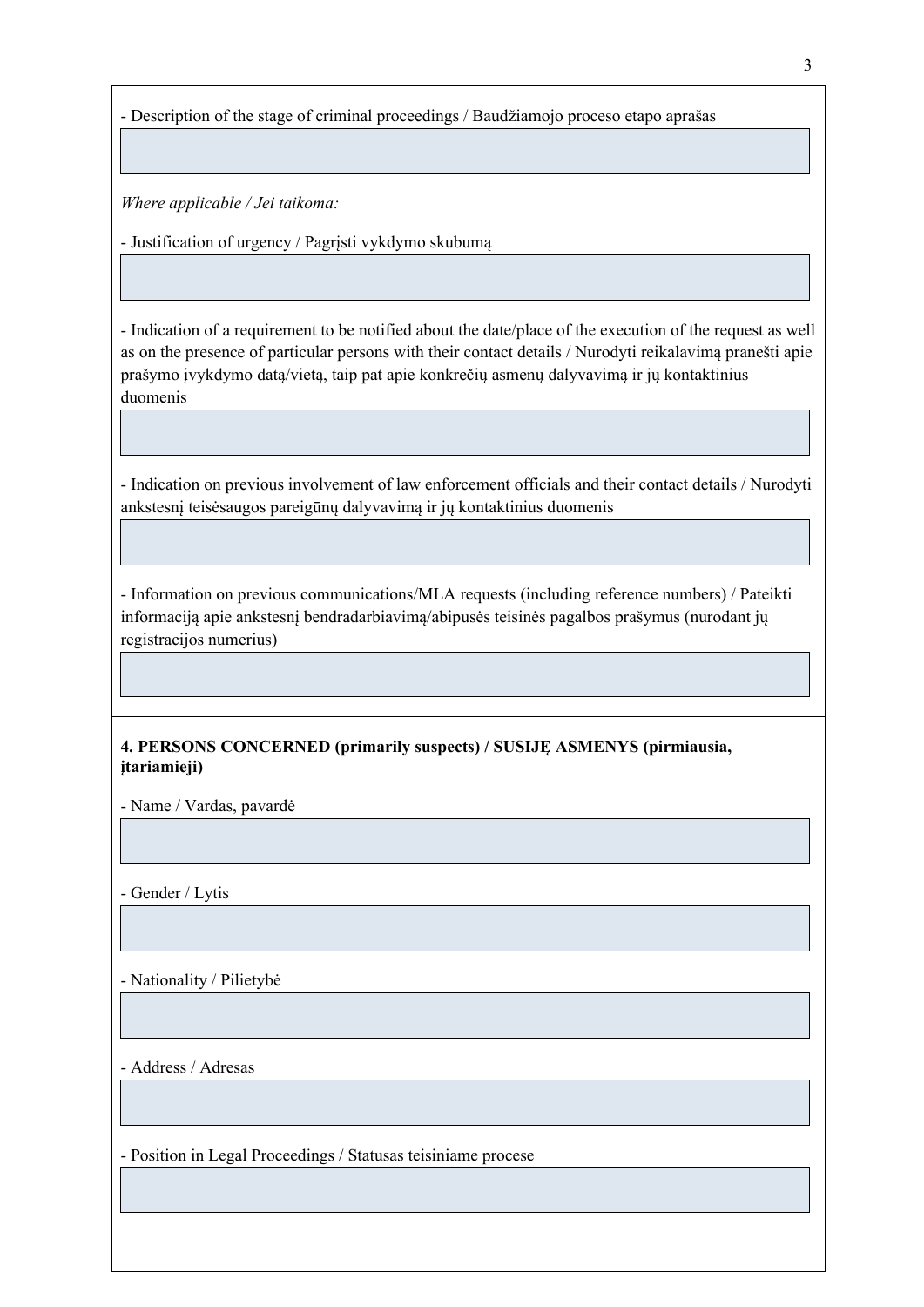*Where applicable and available / Jei taikoma ir kai turimi duomenys:*

- ID / Passport Number / Tapatybės kortelės/paso numeris

- Alias / Slapyvardis

- Date / place of birth / Gimimo data/vieta

### **Information on a legal person / Informacija apie juridinį asmenį**

- Name / Pavadinimas

*Where applicable and available / Jei taikoma ir kai turimi duomenys:*

- Registration number / Registracijos kodas

- Address of the seat / Buveinės adresas

- Addresses of different branches / Filialų adresai

- Contact details of the person authorised to act on behalf of the company / Juridinio asmens vardu įgalioto veikti asmens kontaktiniai duomenys

# **5. MEASURES REQUESTED / PRAŠOMOS PRIEMONĖS**

A. Letters rogatory / Teismo prašymai/pavedimai

# *I. Facts and legal information about the offence / Faktai ir teisinė informacija apie nusikaltimą*

Summary of the relevant facts indicating time, place and manner of commission of offence / Susijusių faktų santrauka, nurodant nusikalstamos veikos atlikimo laiką, vietą ir būdą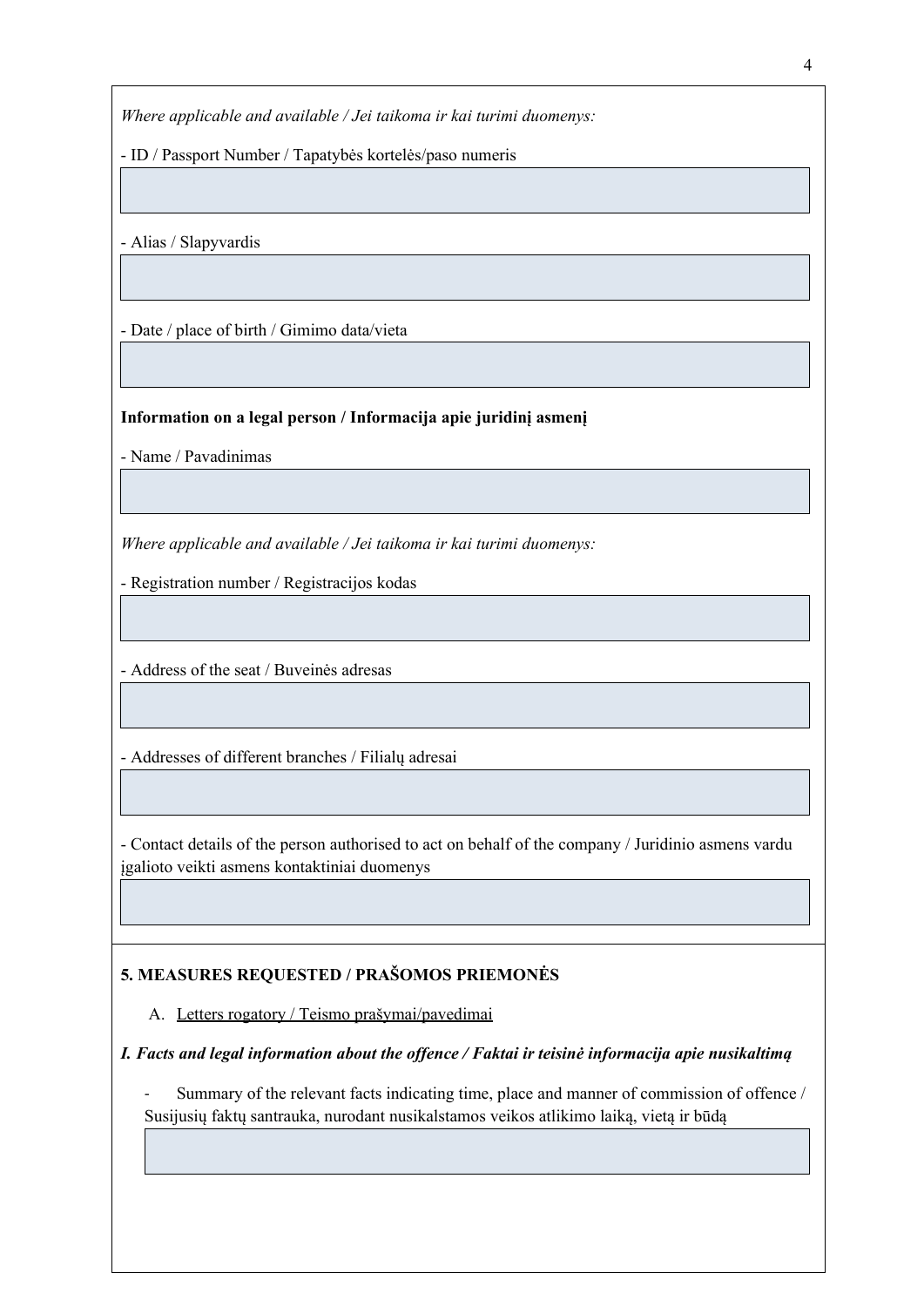Legal qualification of the offence with relevant provisions including the range of penalties applicable / Teisinis nusikalstamos veikos kvalifikavimas, nurodant atitinkamas nuostatas, įskaitant taikytinų už šį nusikaltimą sankcijų ribas

Clear description of the links between the offence and the person and between the offence and the evidence /measures/ criminal assets sought in the requested State / Aiškus nusikaltimo ir asmens sąsajų su nusikaltimu, bei nusikaltimo ir prašomoje valstybėje ieškomų įrodymų/priemonių/nusikalstamo turto sąsajų aprašymas

*Where applicable / Kur taikoma:*

Damage caused by the offence / Nusikaltimu padaryta žala

- Information on victims / Informacija apie nukentėjusius asmenis

- Where necessary, provisions on lapse of time / Jei reikia, nuostatos dėl prašymo galiojimo termino
- Any other additional information which may assist the requested authority in carrying out the request / Kita papildoma informacija, kuri gali padėti institucijai, į kurią kreipiamasi, įvykdyti prašymą

*II. Types of measures / Priemonių rūšys*

**a. Hearing/questioning of witnesses, experts, suspects, accused persons and other persons: specific modalities / Liudytojų, ekspertų, įtariamųjų, kaltinamųjų ir kitų asmenų dalyvavimas teismo posėdyje/apklausoje: nurodyti specifines sąlygas**

**a1. Hearing/questioning performed by the requested authority / Teismo posėdis/apklausa, kurį/kurią rengia/atlieka institucija, į kurią kreipiamasi**

Indication of the competent authority which should perform the hearing / Nurodyti kompetentingą instituciją, kuri turėtų atlikti apklausą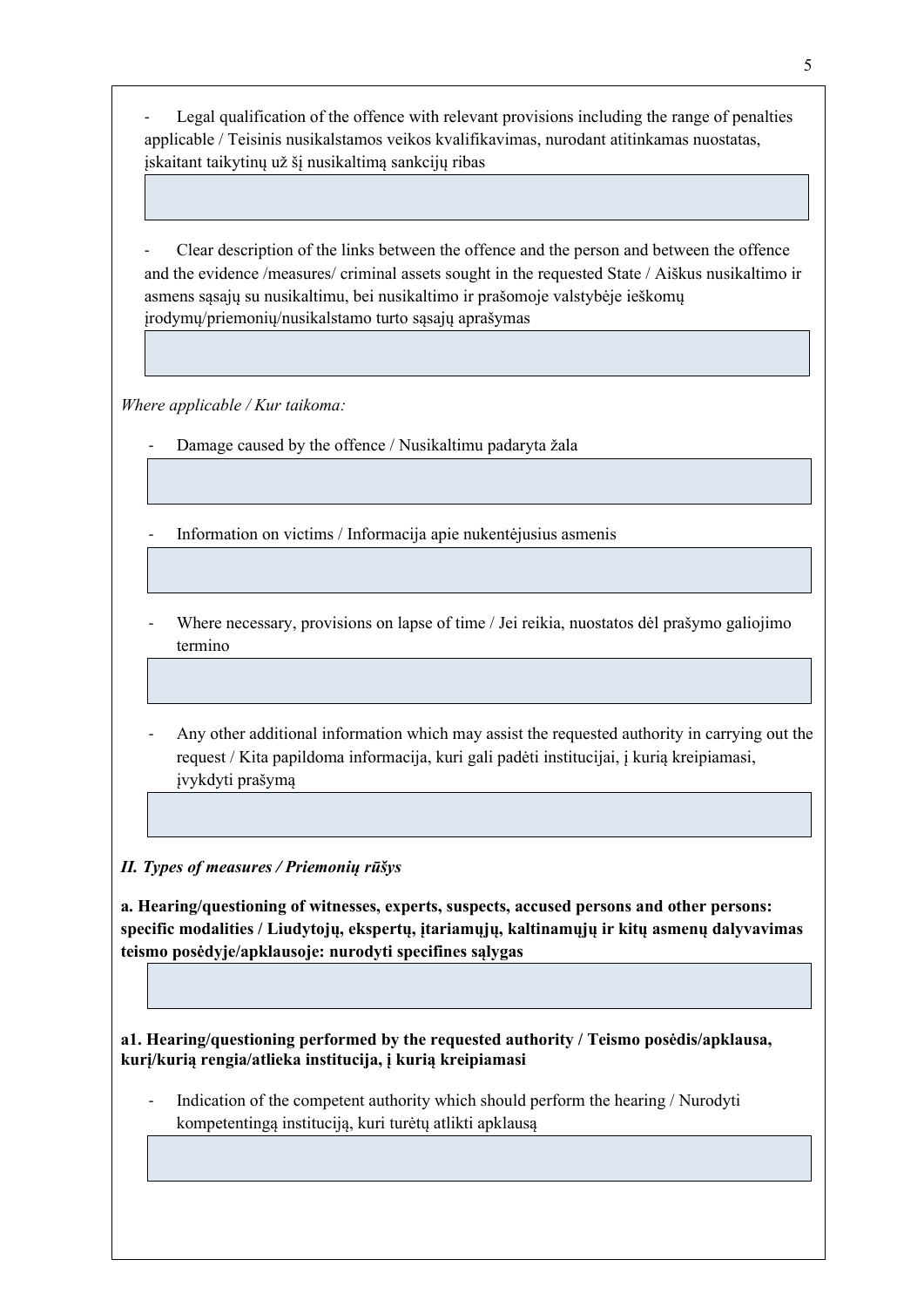- Indication of the status of the person to be heard / Nurodyti apklausiamojo asmens statusą

- Information on rights and obligations (for instance hearing under oath/affirmation or the right to be assisted by a lawyer/interpreter) to be notified to the person to be heard / Informacija apie teises ir pareigas (pvz., apklausa vykdoma prisiekus/patvirtinus , arba teisė gauti advokato teisinę pagalbą/vertėjo paslaugas), pateikiama apklausiamam asmeniui prieš apklausos vykdymą

- Indication of questions to be asked / Nurodyti apklausiamajam asmeniui užduotinus klausimus

*Where applicable / Kur taikoma:*

- Indication whether the person to be heard requires protection (including details on possible existing agreements between both Parties on this issue) / Nurodyti, ar apklausiamam asmeniui reikalinga apsauga (įskaitant išsamią informaciją apie galimą susitarimą tarp abiejų Šalių šiuo klausimu)

**a2. Hearing/questioning by video conference / Dalyvavimas apklausoje/teismo posėdyje dėl bylos nagrinėjimo vaizdo konferencijos būdu**

- Indication of reasons why it is not desirable or possible to attend in person / Nurodyti priežastis, kodėl nėra pageidautina ar neįmanoma dalyvauti tiesioginio fizinio kontakto būdu
- Name of the judicial authority conducting the hearing/questioning / Teismo institucijos, vykdančios apklausą, pavadinimas
- Details concerning practical arrangements (technical information on available means, proposals concerning payment of costs, contact details for technical contact person, etc.) / Išsami informacija apie praktinius susitarimus (techninė informacija apie turimas priemones, pasiūlymai dėl išlaidų apmokėjimo, kontaktinio asmens duomenys ir t.t.)
- Notification of rights and obligations of the person to be heard/questioned / Pranešimas apie apklausiamo asmens teises ir pareigas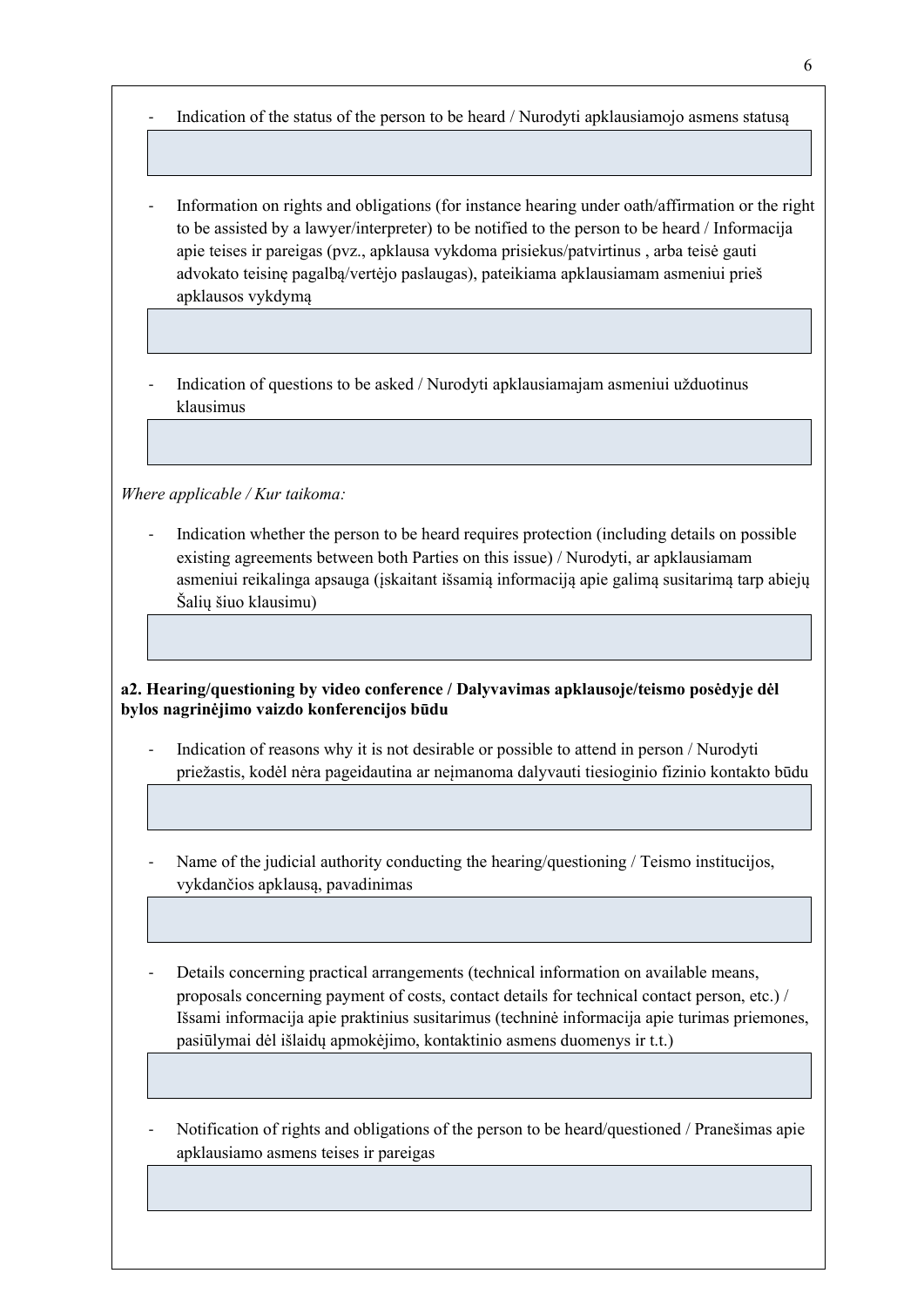- Dates/time proposed / Siūlomos datos/laikas

*Where applicable / Kur taikoma:*

Indication of the necessity for an interpreter / Nurodyti vertėjo paslaugų poreikį

- Indication of measures to protect the person to be heard/questioned / Nurodyti priemones, kaip apsaugoti apklausiamą asmenį
- Indication if the suspect or the accused person consents to the hearing/questioning / Nurodyti, ar įtariamasis ar kaltinamais sutinka būti apklausiamas

- Indication of questions to be asked / Pateikti užduotinus klausimus

**a3. Hearing/questioning by telephone conference / Dalyvavimas apklausoje/teismo bylos nagrinėjimo posėdyje telefoninės konferencijos būdu**

- Indication of the name of the judicial authority or the persons who will be conducting the hearing/questioning / Nurodyti teisminės institucijos pavadinimą arba asmenų, kurie vykdys apklausą, vardą ir pavardę
- Indication that the witness or expert is willing to take part in the hearing/ questioning by / Nurodyti, ar liudytojas ar ekspertas sutinka dalyvauti apklausoje telefoninės konferencijos būdu

#### **b. Obtaining evidence / Įrodymų gavimas**

#### **b1. General measures / Bendrosios priemonės**

Identification of items requested / Prašomų daiktų identifikavimas

#### **Search and seizure / Apieška/krata ir poėmis**

Type of search: body searches/ house searches/ other premises / Apieškos/kratos tipas: asmens apieška, namo/buto/ofiso krata, kitų patalpų krata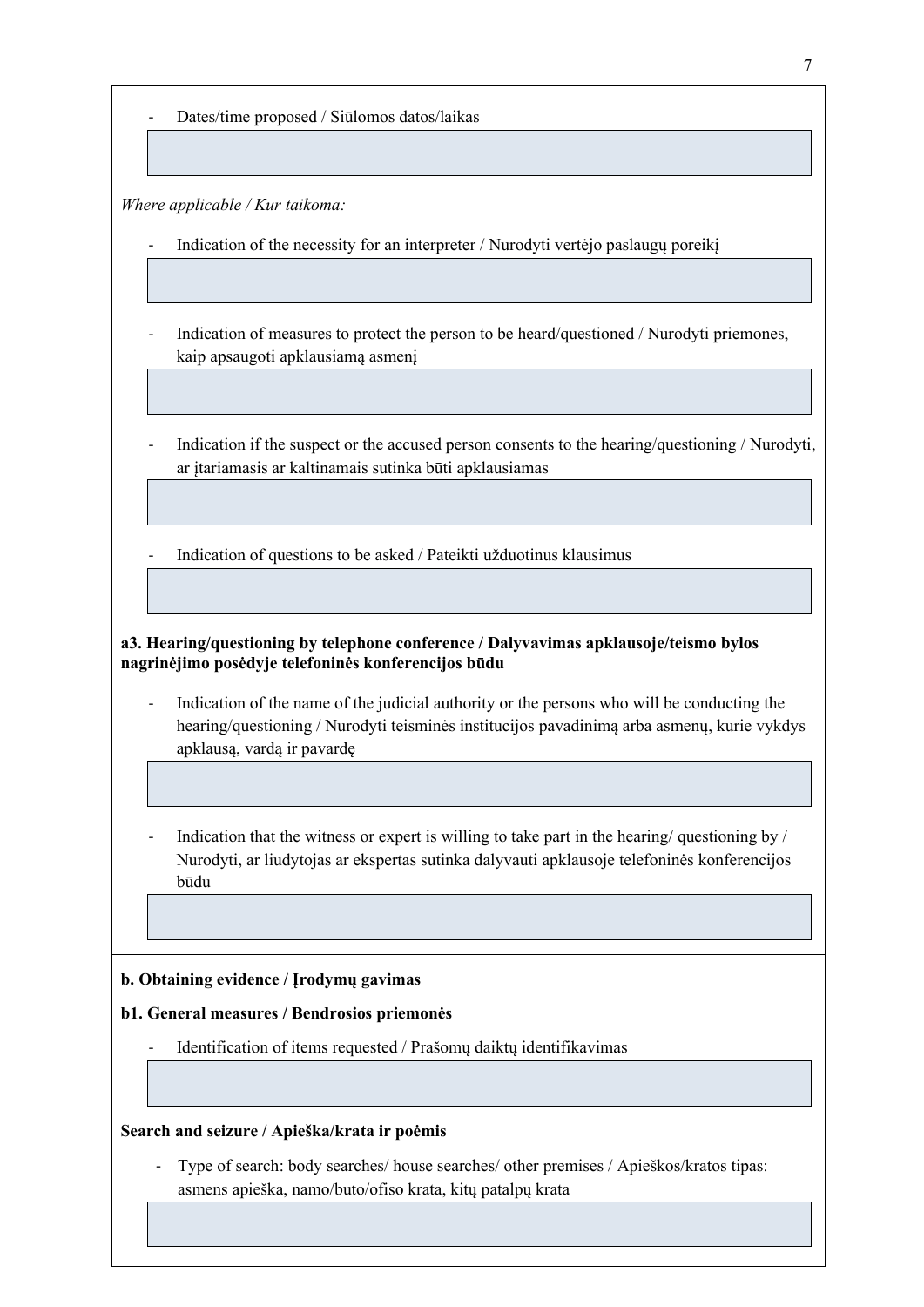- As far as possible, precise identification of the person, or premises to be searched (location, interest for property, bank accounts) / Kiek įmanoma tikslesnis apieškotų asmenų, patalpų, kuriose atlikta krata, aprašymas (vieta, patalpų paskirtis, banko sąskaitos, t.t.)
- Identification of documents, records, data, etc / Identifikuoti dokumentus, įrašus, duomenis ir t.t.

*Where applicable / Kur taikoma:*

- Give details on the links between the person, the foreign proceedings and the requested measures e.g. the place to be searched / Pateikti išsamią informaciją apie sąsajas tarp asmens/asmenų, teismo procesų užsienyje ir prašomų vykdyti priemonių (pvz., vietos, kurioje turi būti atlikta krata)
- Copy of warrant/order issued by requesting authorities / Prašančiosios institucijos pateikto kratos orderio/įsakymo kopija

# **b2.2. Seizure and/or confiscation of criminal assets / Nusikalstamo turto areštas ir/arba konfiskavimas**

- Reasons to believe that assets are located in the requested State / Priežastys, leidžiančios manyti, kad turtas yra valstybėje, į kurią kreipiamasi su prašymu
- Indication of the procedures the requesting State wishes to follow / Nurodyti procedūras, kurių prašanti valstybė pageidauja laikytis
- Indication that the measure sought or any other similar measures can be taken in the territory of the requesting State under its national law / Nurodyti, kad prašomos priemonės ar kitos priemonės yra leistinos vykdyti prašymą pateikusios valstybės teritorijoje pagal nacionalinės teisės reikalavimus
- Attachments: true copy of seizure or/confiscation order and statement of grounds for order; and, where applicable attestation that confiscation is enforceable / Priedai: arešto ar (arba) konfiskavimo nutarimo kopija, pagrindas ir, kai taikoma, patvirtinimas, kad konfiskavimas yra vykdytinas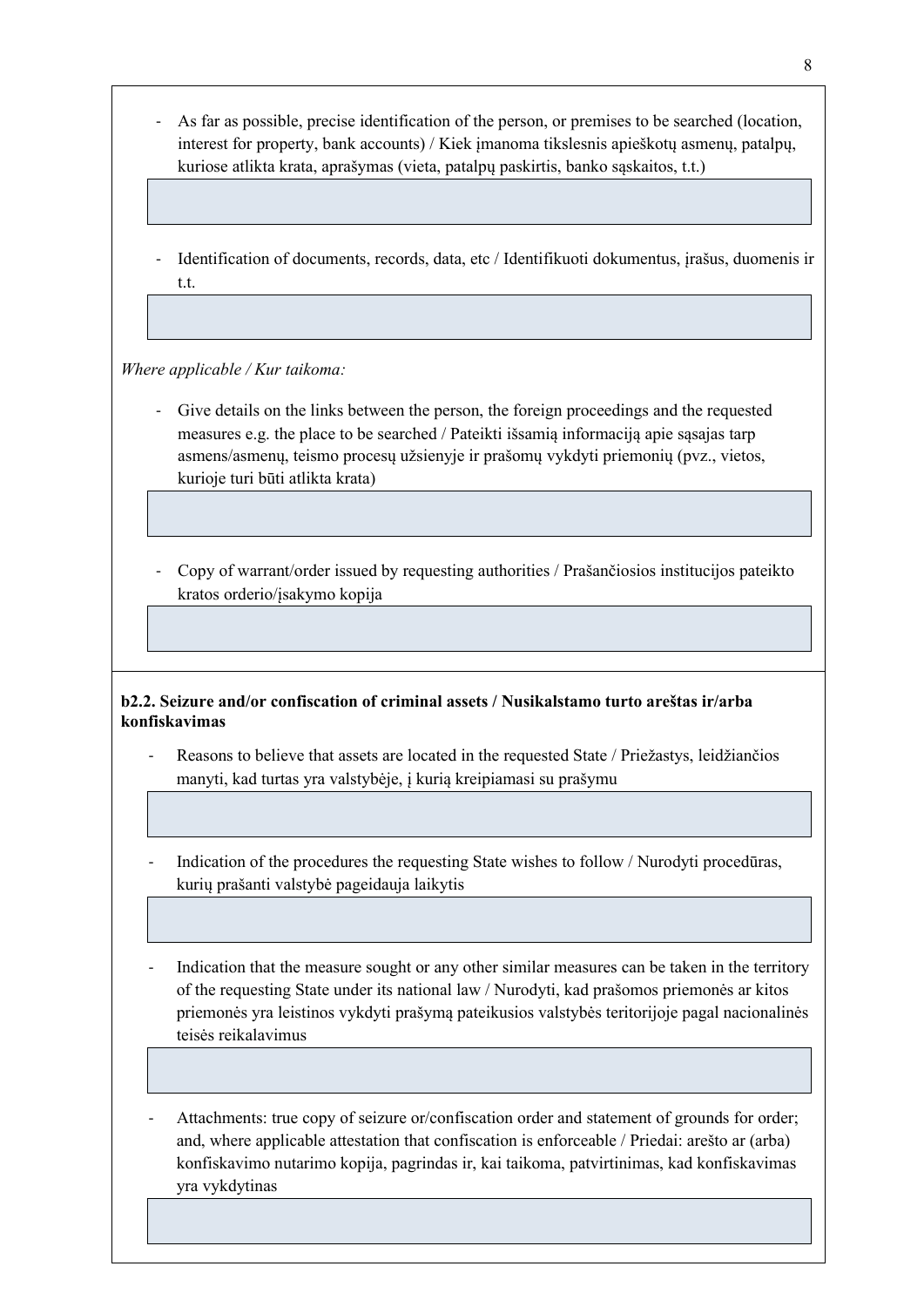- Information relating to bank accounts in the requested State / Informacija, susijusi su banko sąskaitomis toje valstybėje, į kurią kreipiamasi

*Where applicable / Kur taikoma:*

- Where confiscation takes the form of a requirement to pay a sum of money corresponding to the value of the assets, give information on the maximum value of the assets to be seized / Pateikti informaciją apie didžiausią areštuojamo turto vertę, kai konfiskavimas yra įgavęs reikalavimo sumokėti pinigų sumą, atitinkančią turto vertę, formą
- Attachment of documents proving that third parties had the opportunity to claim rights / Pridėti dokumentus, įrodančius, kad tretieji asmenys turėjo galimybę reikalauti savo teisių
- Information on similar requests sent to other States / Informacija apie panašias užklausas/prašymus, išsiųstas kitoms valstybėms
- Information on earlier requests for obtaining evidence / for restraining assets or seizing objects connected with the present request (name of the defendant / sentenced person) / Informacija apie ankstesnius prašymus ir gautus įrodymus/įsakymus areštuoti turtą ar daiktus, susijusius su šiuo prašymu (atsakovo/nuteistojo asmens vardas ir pavardė)
- Restitution: indication of items/articles obtained by criminal means which should be at the disposal of the requesting State to be returned to their rightful owners / Nurodymas atlikti restituciją: nusikalstamu būdų gautų daiktų/daiktų, kurie turėtų būti prašančiosios Valstybės nurodytoje vietoje, grąžinimas jų teisėtiems savininkams

**c. Obtaining information from financial institutions / Informacija iš finansinių įstaigų**

- Details of the financial institution (name of the bank or financial institution, address of branch where the account is held) / Finansinės įstaigos duomenys (banko arba kitos finansinės įstaigos pavadinimas, filialo adresas), kur atidaryta banko sąskaita
- Account number / Sąskaitos numeris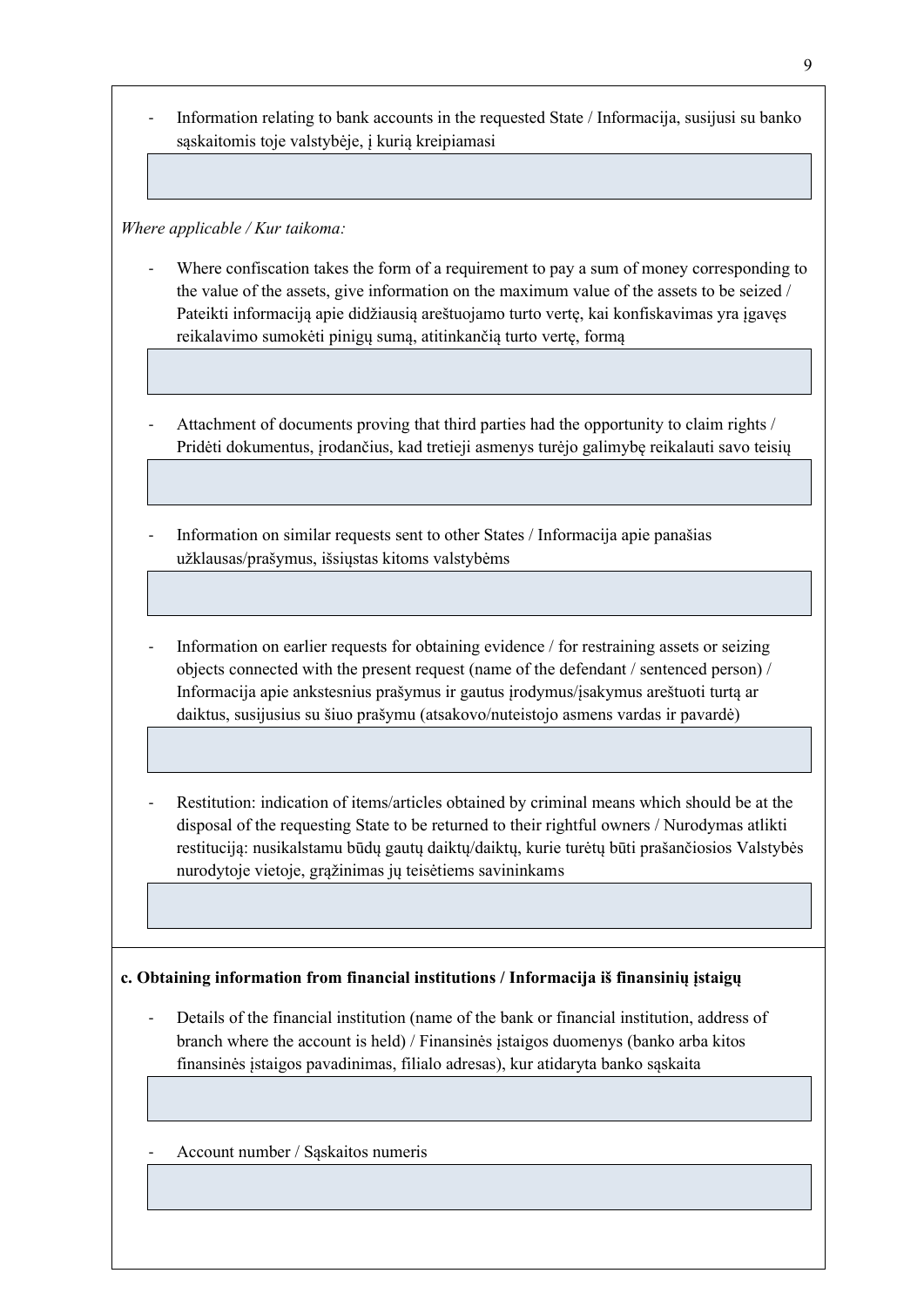- Indication of the period for which the information is requested / Termino, per kurį prašoma suteikti informaciją, nustatymas
- Reasons to believe that the account is held in the requested State / Priežastys, kuriomis remiantis būtų galima manyti, kad sąskaita yra atidaryta toje Valstybėje, į kurią kreipiamasi su prašymu

# **d. Obtaining telephone/IP data / Telefoninių/IP duomenų gavimas**

### **d1. Information concerning telephone data / Informacija apie telefoninius duomenis**

- Indication of the telephone number / Nurodyti telefono numeri
- Information concerning the holder of the telephone number / Pateikti informaciją apie telefono numerio turėtoją
- Indication of the period for which the telephone data are required / Identifikuoti laikotarpį, kurio telefoniniai duomenys yra reikalingi

#### **d2. Information concerning IP data / Informacija apie IP duomenis**

- Indication of the IP address, which user's identification is sought (when the IP Adress is known), of the time-stamp (day and time of the use), and of the name of the ISP / Nurodyti IP adresą, kurio vartotoją prašoma identifikuoti (kai žinomas IP adresas), laiko žymą (duomenų naudojimo diena ir laikas) ir ISP pavadinimas
- Indication of the name and address of the suspect (when he/she is known, but the concrete user's IP Address is not known)and, if known, the date and time of use and the name of the ISP / Nurodyti įtariamojo asmens vardą, pavardę, adresą (kai įtariamasis asmuo yra žinomas, bet nežinomas konkretus vartotojo IP adresas) ir, jei žinoma, nurodyti duomenų naudojimo datą, laiką ir ISP pavadinimą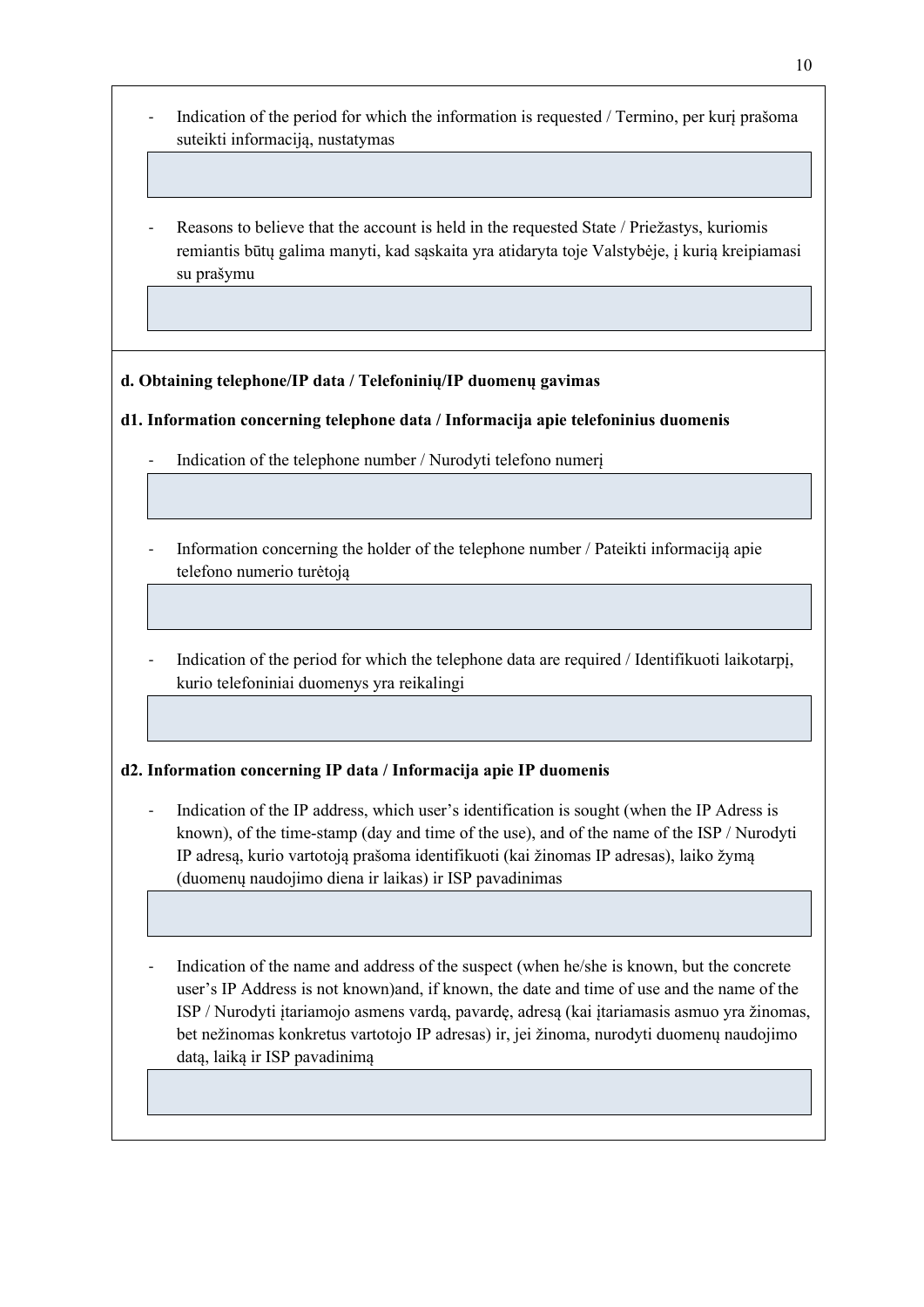*Where applicable / Kur taikoma:*

For extended traffic data, information on the sought period, for which the IP address was used / Pateikti išplėstinius duomenų srauto duomenis, informaciją apie prašomą laikotarpį, kuriuo metu buvo naudojamas IP adresas

# **e. Conducting of Expertise / Ekspertizės atlikimas**

Information on the expertise sought / Informacija apie ieškomas specializuotas žinias/reikiamas atlikti ekspertizes

*Where applicable / Kur taikoma:*

List of questions to be answered by the expert / Klausimų, į kuriuos turi atsakyti ekspertas, sąrašas

# **f. Interception of communications / Ryšio perėmimas**

Any relevant information on the status of the person and on the link between the measure and the ongoing investigation relating to legal requirements of the requesting State / Bet kokia svarbi informacija apie asmens statusą ir sąsają tarp priemonės ir vykdomo tyrimo pagal prašančiosios Valstybės teisinius reikalavimus

*Where applicable / Kur taikoma:*

- Information on the time-frame / Informacija apie laiko terminus

# **g. Special investigation techniques / Specializuoti tyrimo metodai**

- Cross-border observations: see Appendix 1 / Tarpvalstybiniai stebėjimai: žr. 1 priedą

Controlled delivery: see Appendix 2 / Kontroliuojamas pristatymas: žr. 2 priedą

- Covert investigations: see Appendix 3 / Slaptas tyrimas: žr. 3 priedą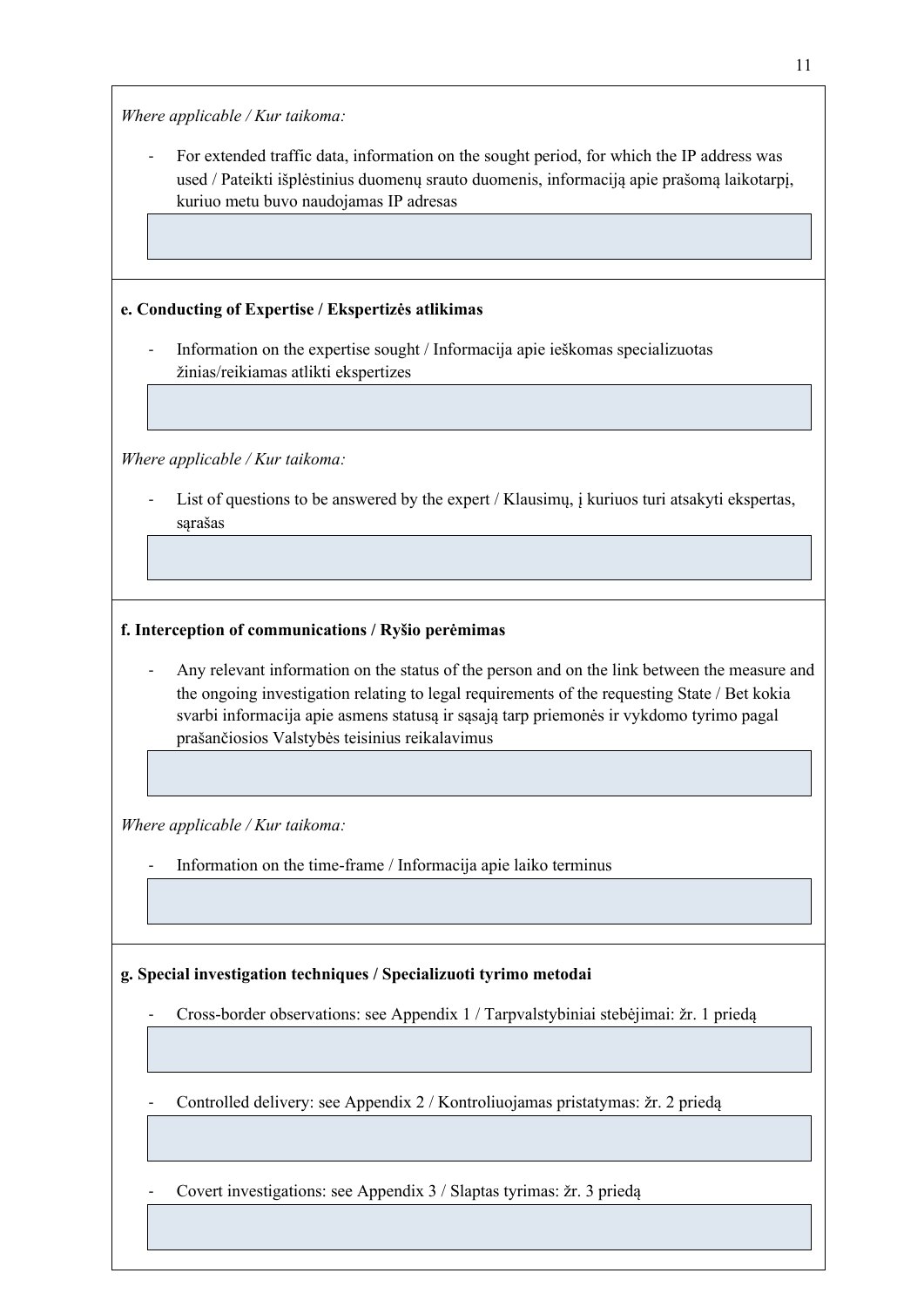- Doint investigation teams: see Appendix 4 / Jungtinės tyrimų grupės: žr. 4 priedą

#### *iii. Specific modalities of execution / Specialiosios vykdymo sąlygos*

*Where applicable / Kur taikoma:*

- Necessary formalities and procedures under the law of the requesting State and guidance / Būtini formalumai ir procedūros pagal prašančiosios Valstybės teisę ir taikomas gaires
- Dresence of officials and other relevant persons involved from the requesting State and the name and title of such persons / Pareigūnų ir kitų atitinkamų asmenų, įtrauktų į tyrimą prašančiojoje Valstybėje, dalyvavimas, šių asmenų vardai ir pavardės
- Request to conduct the hearing/questioning by officials. / Prašymas atlikti pareigūnų ir kitų atitinkamų asmenų apklausą ir pan.
- Time frame for execution / Vykdymui skirtinas laikotarpis
- Co-ordination between relevant and competent authorities (contact persons) / Atitinkamų ir kompetentingų institucijų (kontaktinių asmenų) koordinavimas
- Costs (see explanation in the guidelines) / Išlaidos (žr. gairių nuostatose pateiktus paaiškinimus)
- Language to be used / Kalba, kuri turi būti naudojama
- Indication of requirements to keep the existence and substance of the request confidential / Nurodyti reikalavimus dėl prašymo turinio ir esmės konfidencialumo išlaikymo
- Indication of rules to ensure data protection / Nurodyti reikalavimus ir taisykles dėl duomenų apsaugos užtikrinimo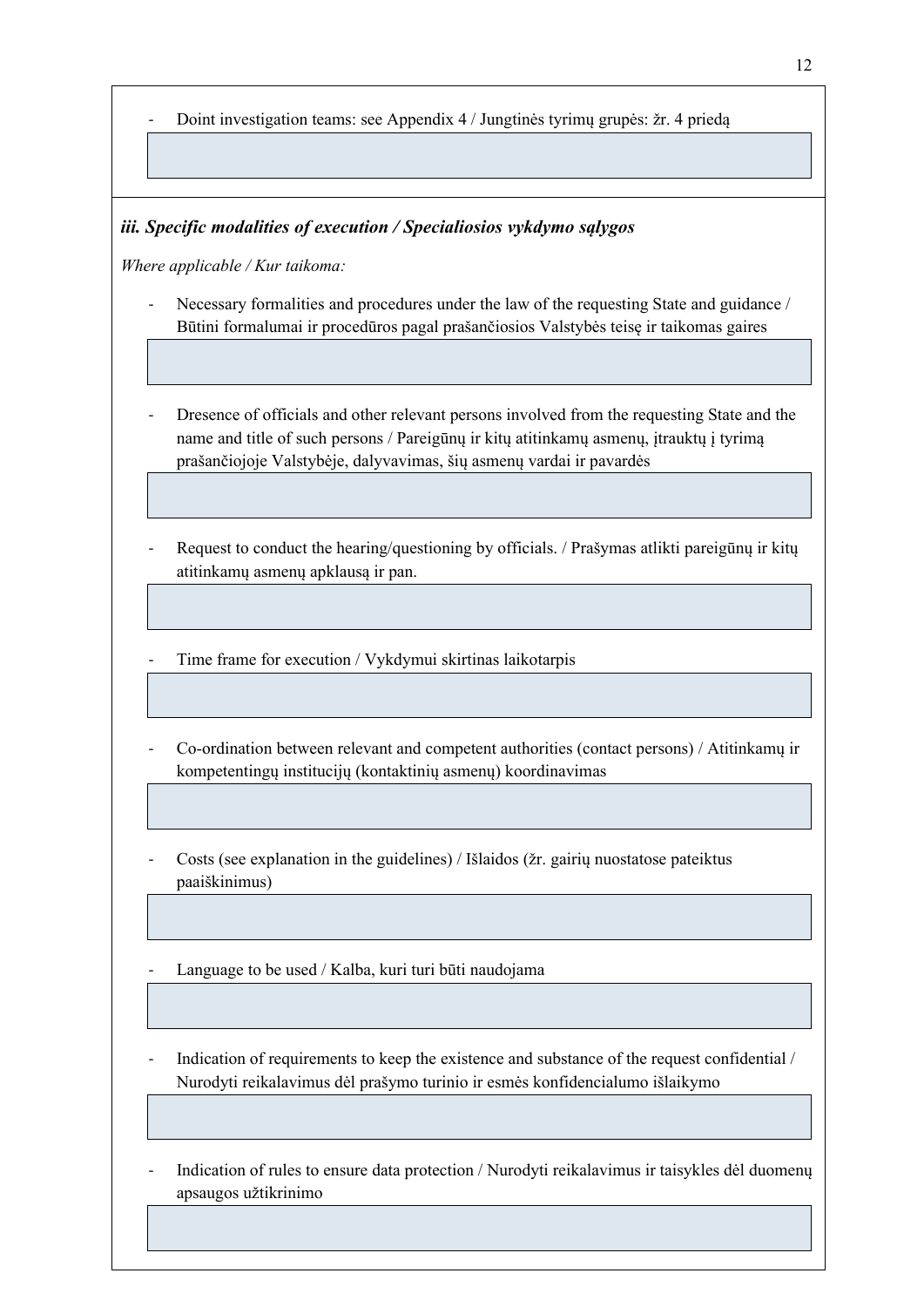*iv. Modalities for the transmission of evidence / Įrodymų perdavimo sąlygos*

- Indication whether originals are needed / Nurodyti, ar yra reikalingi originalai

Preferred means of transmission to be used by the requested State (courier, liaison officer, diplomatic representative, etc.) / Tinkamiausios įrodymų perdavimo priemonės, kurias turi naudoti Valstybė, į kurią kreipiamasi su prašymu (pvz. kurjeris, ryšių palaikymo pareigūnas (ryšininkas), diplomatinis atstovas ir kt.)

- Advance copies / Išankstinės kopijos

# **B. Service of judicial documents / Teisminių dokumentų įteikimas**

**(writs and records; summons to appear as a witness/expert/ accused person) / (raštai ir įrašai; šaukimai atvykti į teismą kaip liudytojui/ekspertui/kaltinamajam asmeniui):**

**i. Information common to all requests of service / Bendra informacija, susijusi su visais pagalbos prašymais**

- Type of service required / Prašomos paslaugos tipas

- Specification of documents to be served / Įteiktinų dokumentų specifikacija

*Where applicable / Kur taikoma:*

*- Information on witness protection / Informacija apie liudytojų apsaugą*

*- Safe passage issues / Saugaus praėjimo klausimas*

*- Requirements for confirmation of service / Reikalavimas patvirtinti dokumentų įteikimą*

*- Requirements if service fails / Reikalavimas patvirtinti dokumentų neįteikimą*

*- Approval of assumption of costs / Patirtų išlaidų patvirtinimas*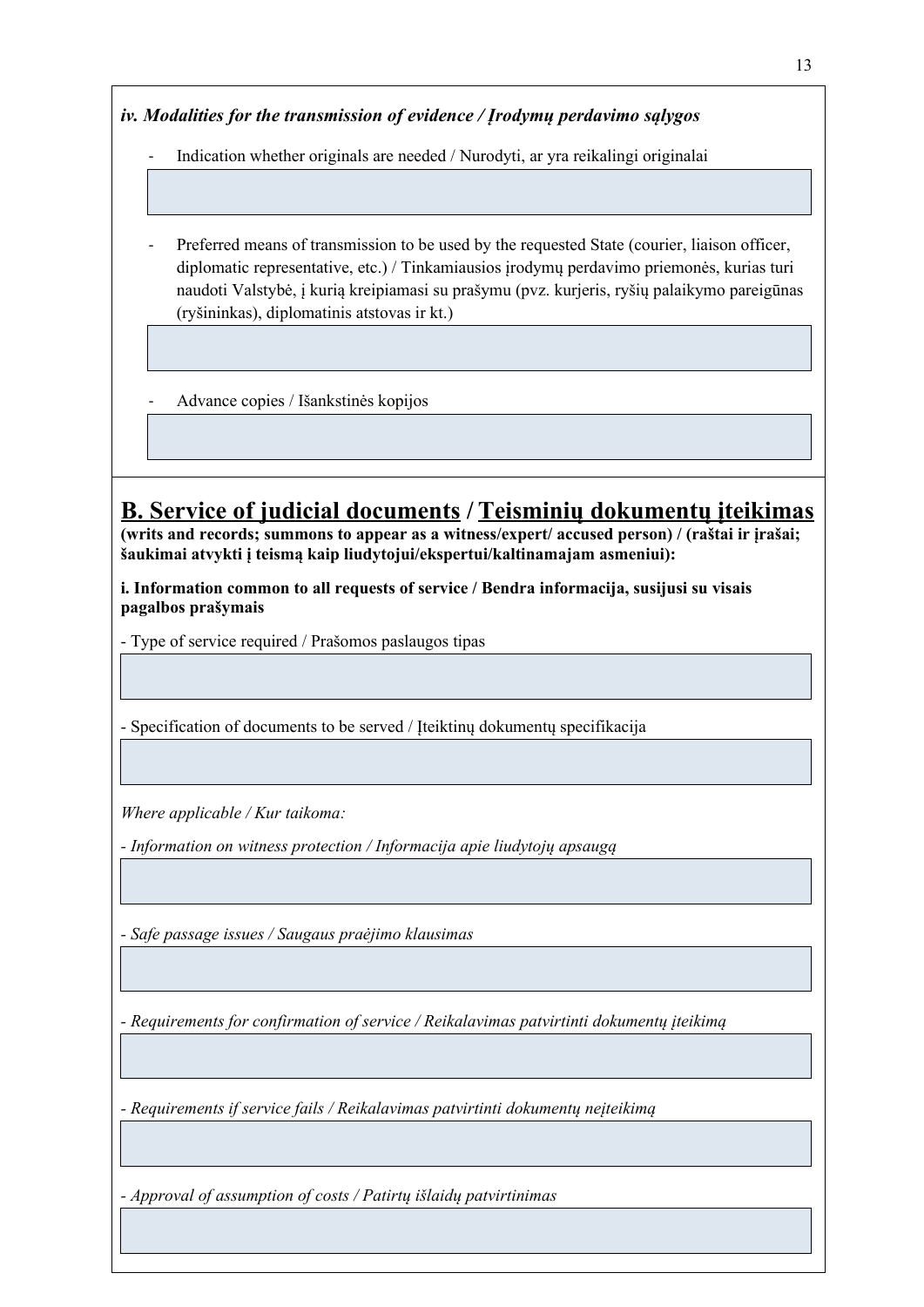*ii. Information required for summons to appear / Informacija, reikalinga šaukimui atvykti į teismą*

- Date of appearance / Teismo posėdžio data

- Time and place of hearing / Teismo posėdžio laikas ir vieta

*Where applicable / Kur taikoma:*

- Alternative date of appearance, time and place of hearing / Alternatyvi posėdžio data, laikas, vieta

- Approximate allowances payable and the travelling and subsistence expenses refundable / Apytikslės mokėtinos išmokos (dienpinigiai) ir apmokamos kelionės ir pragyvenimo išlaidos

- Visa or other entry requirements / Vizų arba kiti atvykimo reikalavimai

# **C. Temporary transfer of a person in custody / Laikinasis suimtojo asmens perkėlimas**

- Type of transfer: to the requesting or the requested State / Perkėlimo tipas: į prašančiąją Valstybę ar į Valstybę, į kurią kreipiamasi su prašymu

- Proposed dates for transfer and return / Siūlomos perkėlimo ir grąžinimo datos

- Place of transfer / Perkėlimo vieta

- Purpose of transfer (e.g. witness, confrontation) / Perkėlimo tikslas (pvz., liudytojas, konfrontacija)

- Statement of consent of the person concerned / Atitinkamo asmens sutikimo pareiškimas